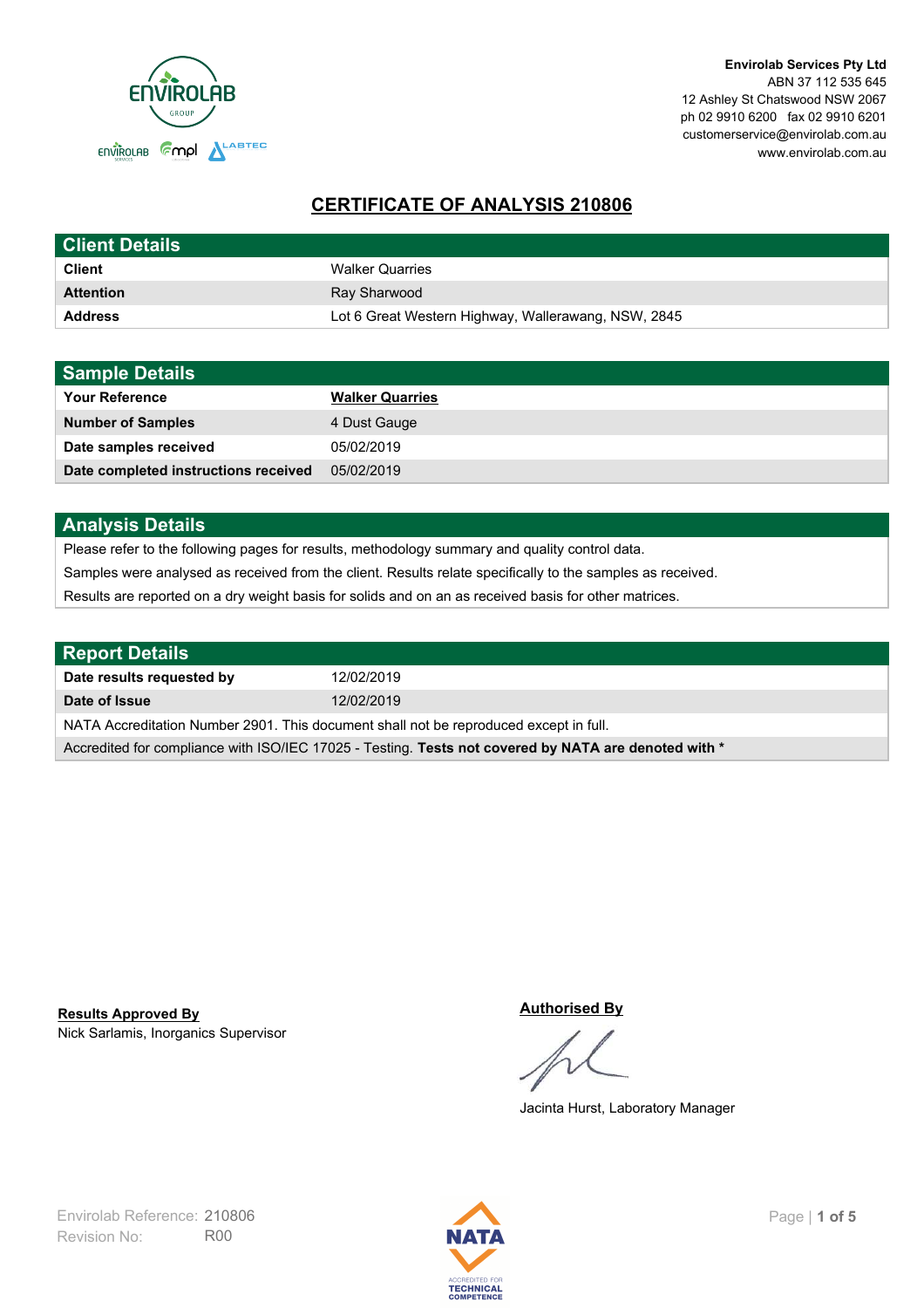#### **Client Reference: Walker Quarries**

| Dust Deposition AS 3580.10.1 |                                       |                       |                       |                       |                       |
|------------------------------|---------------------------------------|-----------------------|-----------------------|-----------------------|-----------------------|
| <b>Our Reference</b>         |                                       | 210806-1              | 210806-2              | 210806-3              | 210806-4              |
| <b>Your Reference</b>        | <b>UNITS</b>                          | DG <sub>1</sub>       | DG <sub>2</sub>       | DG <sub>3</sub>       | DG4                   |
| Date Sampled                 |                                       | 02/01/19-<br>04/02/19 | 02/01/19-<br>04/02/19 | 02/01/19-<br>04/02/19 | 02/01/19-<br>04/02/19 |
| Type of sample               |                                       | <b>Dust Gauge</b>     | Dust Gauge            | <b>Dust Gauge</b>     | Dust Gauge            |
| Date Extracted               | ۰.                                    | 11/02/2019            | 11/02/2019            | 11/02/2019            | 11/02/2019            |
| Date analysed                | -                                     | 11/02/2019            | 11/02/2019            | 11/02/2019            | 11/02/2019            |
| Dust Gauge Start Date        | $-$                                   | 02/01/2019            | 02/01/2019            | 02/01/2019            | 02/01/2019            |
| Dust Gauge End Date          | $\overline{\phantom{a}}$              | 04/02/2019            | 04/02/2019            | 04/02/2019            | 04/02/2019            |
| Dust - No. of Days Collected | $\hspace{0.05cm}$ – $\hspace{0.05cm}$ | 34                    | 34                    | 34                    | 34                    |
| Insoluble Solids             | $g/m2$ /month                         | 2.6                   | 1.5                   | 2.0                   | 2.7                   |
| Combustible Matter           | g/m <sup>2</sup> /month               | 1.0                   | 0.4                   | 0.5                   | 0.7                   |
| Ash                          | g/m <sup>2</sup> /month               | 1.6                   | 1.1                   | 1.5                   | 2.0                   |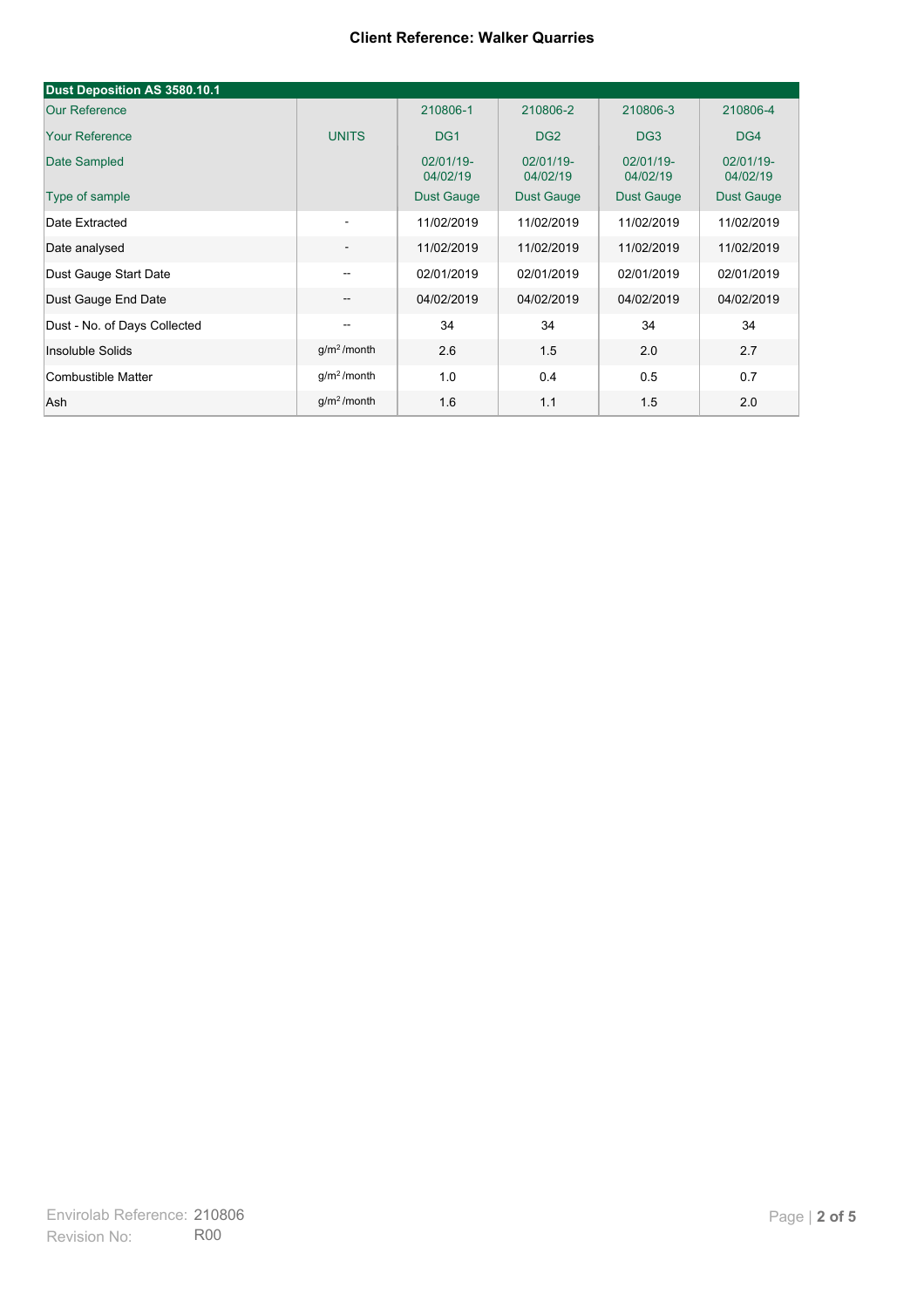## **Client Reference: Walker Quarries**

| <b>Method ID</b> | <b>Methodology Summary</b>                               |
|------------------|----------------------------------------------------------|
| AS 3580.10.1     | Analysis of dust gauges by AS 3580.10.1 (analysis only). |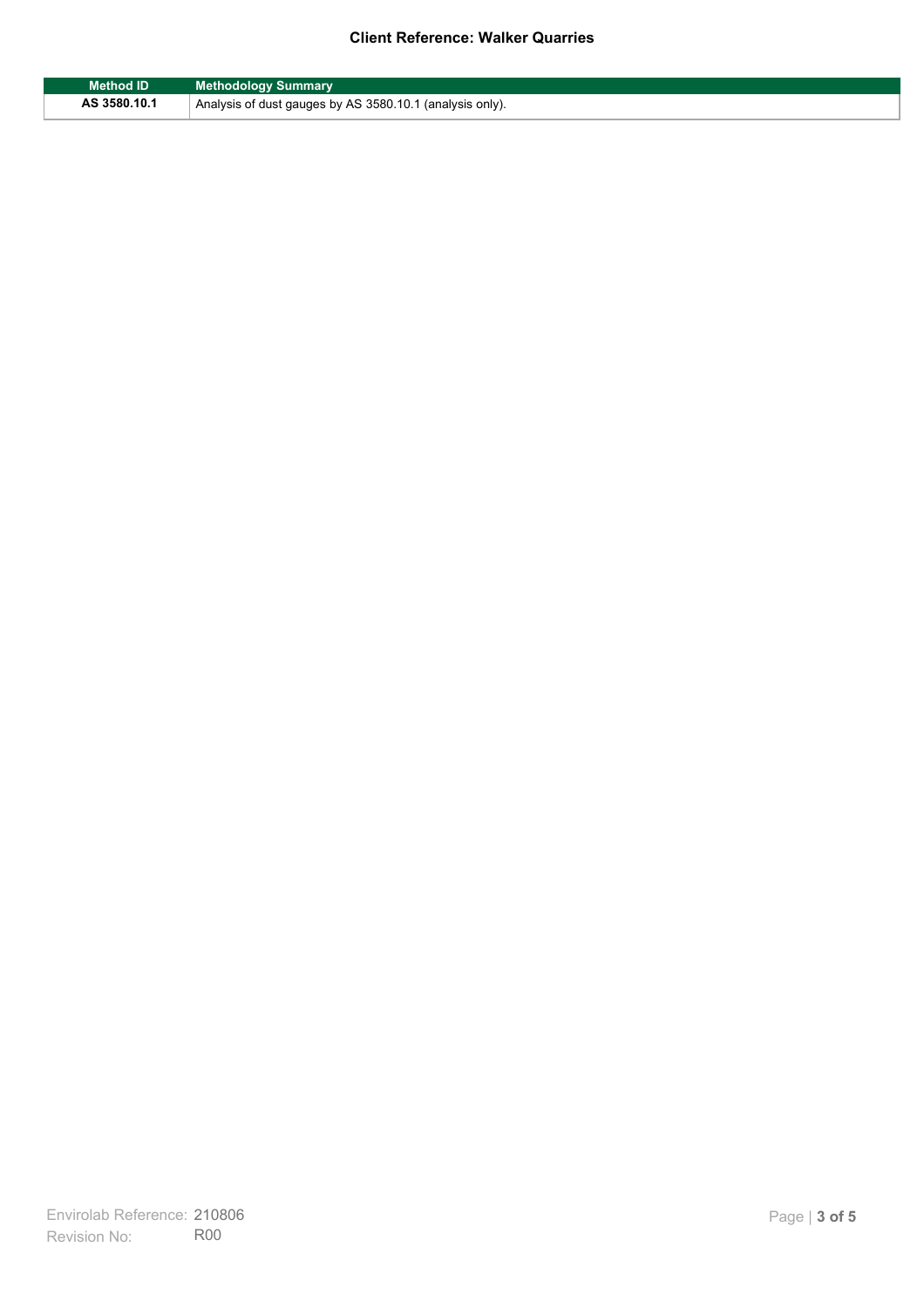### **Client Reference: Walker Quarries**

| <b>Result Definitions</b> |                                                  |
|---------------------------|--------------------------------------------------|
| <b>NT</b>                 | Not tested                                       |
| <b>NA</b>                 | Test not required                                |
| <b>INS</b>                | Insufficient sample for this test                |
| <b>PQL</b>                | <b>Practical Quantitation Limit</b>              |
| $\prec$                   | Less than                                        |
| $\geq$                    | Greater than                                     |
| <b>RPD</b>                | <b>Relative Percent Difference</b>               |
| <b>LCS</b>                | <b>Laboratory Control Sample</b>                 |
| <b>NS</b>                 | Not specified                                    |
| <b>NEPM</b>               | <b>National Environmental Protection Measure</b> |
| <b>NR</b>                 | Not Reported                                     |

| <b>Quality Control Definitions</b>                                                                                                                                                                                                                      |                                                                                                                                                                                                                                        |
|---------------------------------------------------------------------------------------------------------------------------------------------------------------------------------------------------------------------------------------------------------|----------------------------------------------------------------------------------------------------------------------------------------------------------------------------------------------------------------------------------------|
| <b>Blank</b>                                                                                                                                                                                                                                            | This is the component of the analytical signal which is not derived from the sample but from reagents,<br>glassware etc, can be determined by processing solvents and reagents in exactly the same manner as for<br>samples.           |
| <b>Duplicate</b>                                                                                                                                                                                                                                        | This is the complete duplicate analysis of a sample from the process batch. If possible, the sample selected<br>should be one where the analyte concentration is easily measurable.                                                    |
| <b>Matrix Spike</b>                                                                                                                                                                                                                                     | A portion of the sample is spiked with a known concentration of target analyte. The purpose of the matrix spike<br>is to monitor the performance of the analytical method used and to determine whether matrix interferences<br>exist. |
| <b>LCS (Laboratory</b><br><b>Control Sample)</b>                                                                                                                                                                                                        | This comprises either a standard reference material or a control matrix (such as a blank sand or water) fortified<br>with analytes representative of the analyte class. It is simply a check sample.                                   |
| <b>Surrogate Spike</b>                                                                                                                                                                                                                                  | Surrogates are known additions to each sample, blank, matrix spike and LCS in a batch, of compounds which<br>are similar to the analyte of interest, however are not expected to be found in real samples.                             |
| Australian Drinking Water Guidelines recommend that Thermotolerant Coliform, Faecal Enterococci, & E.Coli levels are less than<br>1cfu/100mL. The recommended maximums are taken from "Australian Drinking Water Guidelines", published by NHMRC & ARMC |                                                                                                                                                                                                                                        |

2011.